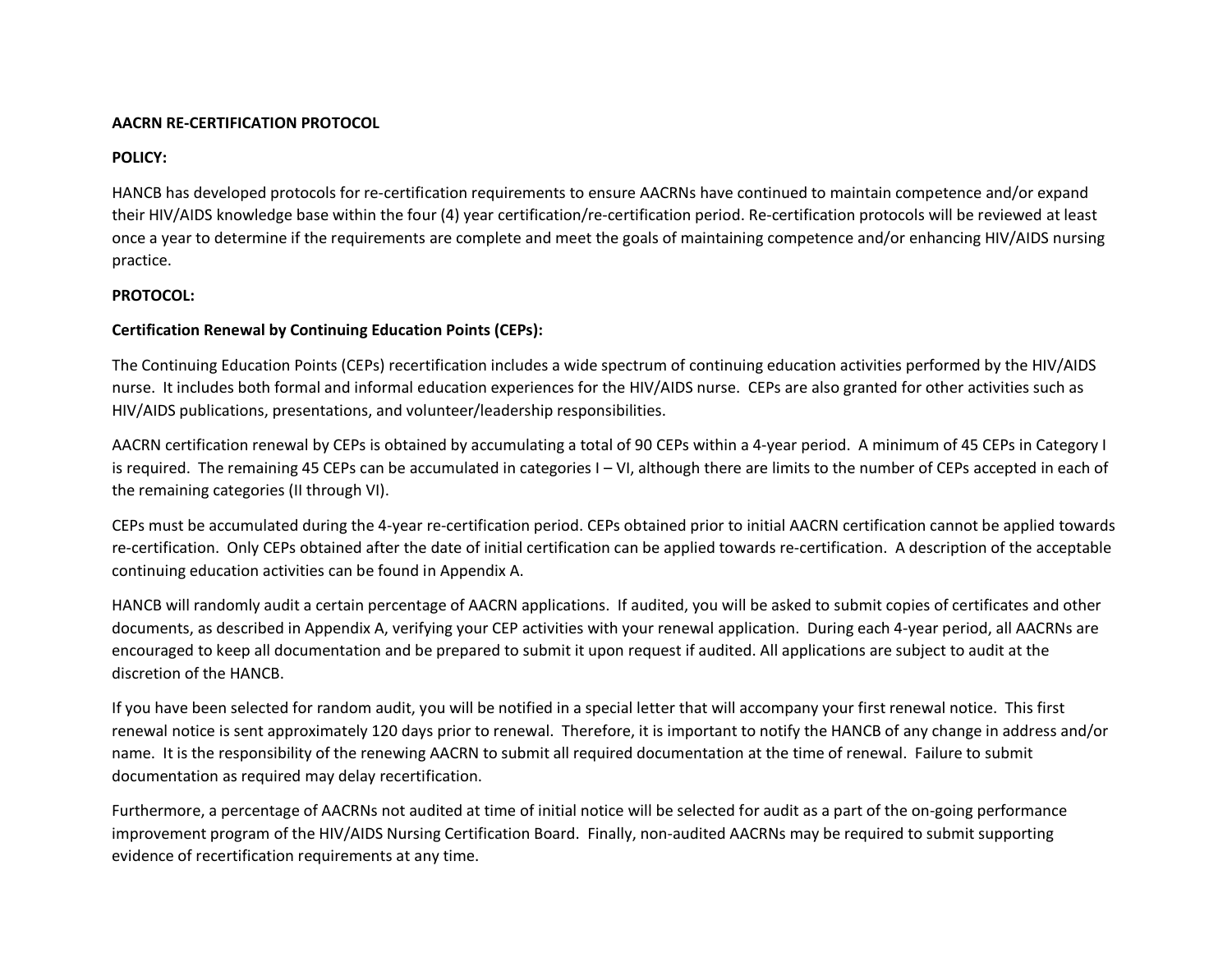#### **Appendix A - Continuing education activities approved for AACRNs.**

## **Category I - HIV/AIDS nursing continuing education (minimum of 45 CEPs)**

Description of activities:

This category includes HIV/AIDS nursing programs granting contact hours or CEPs.

These programs must address topics that have direct application to the nursing care needs of person living with HIV disease or their significant others and family members.

• A minimum of 45 CEPs in Category I are required per four-year certification period. All courses must be taken during the current certification period. Courses taken during the month of certification/recertification will be allowed. Any courses taken during an extension period for the previous renewal period will not be allowed.

• All Category I CEPs must be approved by a state board of nursing, the American Nurses Credentialing Center, the Association of Nurses in AIDS Care, the American Academy of Nurse Practitioners, or the international equivalent of these organizations.

• One educational contact hour (50 minutes of actual classroom time) equals one CEP.

• If audited, a photocopy of the continuing education certificate is required. The certificate must include the name, date of attendance, title of the course, accrediting agency and number of contact hours granted.

# **Category II - Academic course credit (maximum of 15 CEPs)**

Description of activities:

This category includes formal academic courses offered by an accredited college or university.

These courses should address the biopsychosocial knowledge required to practice advanced HIV/AIDS professional nursing.

Courses should have clear applicability to HIV/AIDS nursing practice. Examples of academic courses applicable to this category include graduate level courses in immunology, virology, cell biology, pathophysiology, epidemiology, research methods, statistics, mental health, addictions and substance use, graduate nursing courses related to HIV/AIDS, physical assessment, differential diagnosis, and pharmacology. Pre-requisite

nursing education courses are not acceptable. Examples of courses which are not acceptable include but are not limited to history, math, art, music, English, psychology, sociology, philosophy, chemistry, biology, human anatomy, physiology, and health care management.

• In the semester system, one semester credit or hour is equal to 15 CEPs.

• In the quarter system, one quarter credit or hour is equal to 10 CEPs.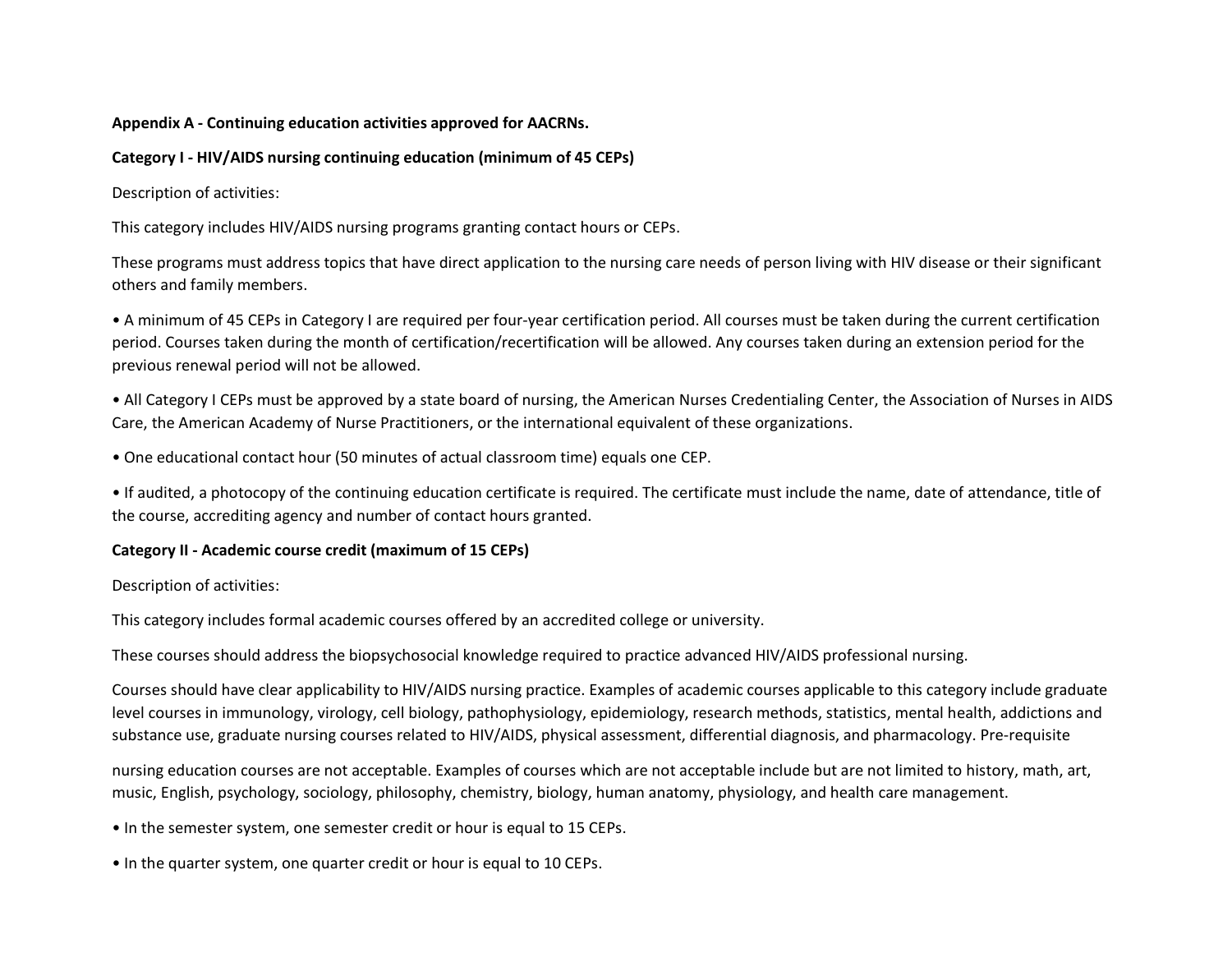• In the trimester system, one trimester credit or hour is equal to 12 CEPs.

• If audited, a photocopy of a formal transcript or grade report is required. If the course title or subject is not identifiable as being related to nursing, a course description of syllabus should be included.

## **Category III - AIDS education and training center clinical practicum (maximum of 20 CEPs)**

Description of activities:

Official AETC-sponsored clinical practicum, rotations or training experiences are eligible for CEPs.

• One clinical practicum contact hour (50 minutes of actual classroom or clinical time) equals one CEP.

• If audited, a letter from the course director is required. The letter must include the name, date of attendance, title of course and number of clinical contact hours completed.

# **Category IV - Continuing medical education (maximum of 45 CEPs)**

Description of activities:

Category IV includes continuing medical education credits.

• All CEPs earned as continuing medical education credits must be accredited by a state medical association, American Medical Association, American Academy of HIV Medicine, International AIDS Society, Infectious Disease Society of America, International AIDS Society-USA, other specialty medical associations or the international equivalents.

• All CEPs earned as continuing medical education must be clearly related to advanced HIV/AIDS nursing practice.

• If audited, a photocopy of the continuing education certificate is required. The certificate must include the name, date of attendance, title of course, accrediting agency and number of contact hours granted.

# **Category V - Professional activities (maximum of 20 CEPs)**

Description of activities:

Category V includes a variety of professional activities in which HIV/AIDS nurses are involved.

Acceptable activities in this category include publications, presentations and grant writing activities. These professional activities should have clear applicability to HIV/AIDS nursing.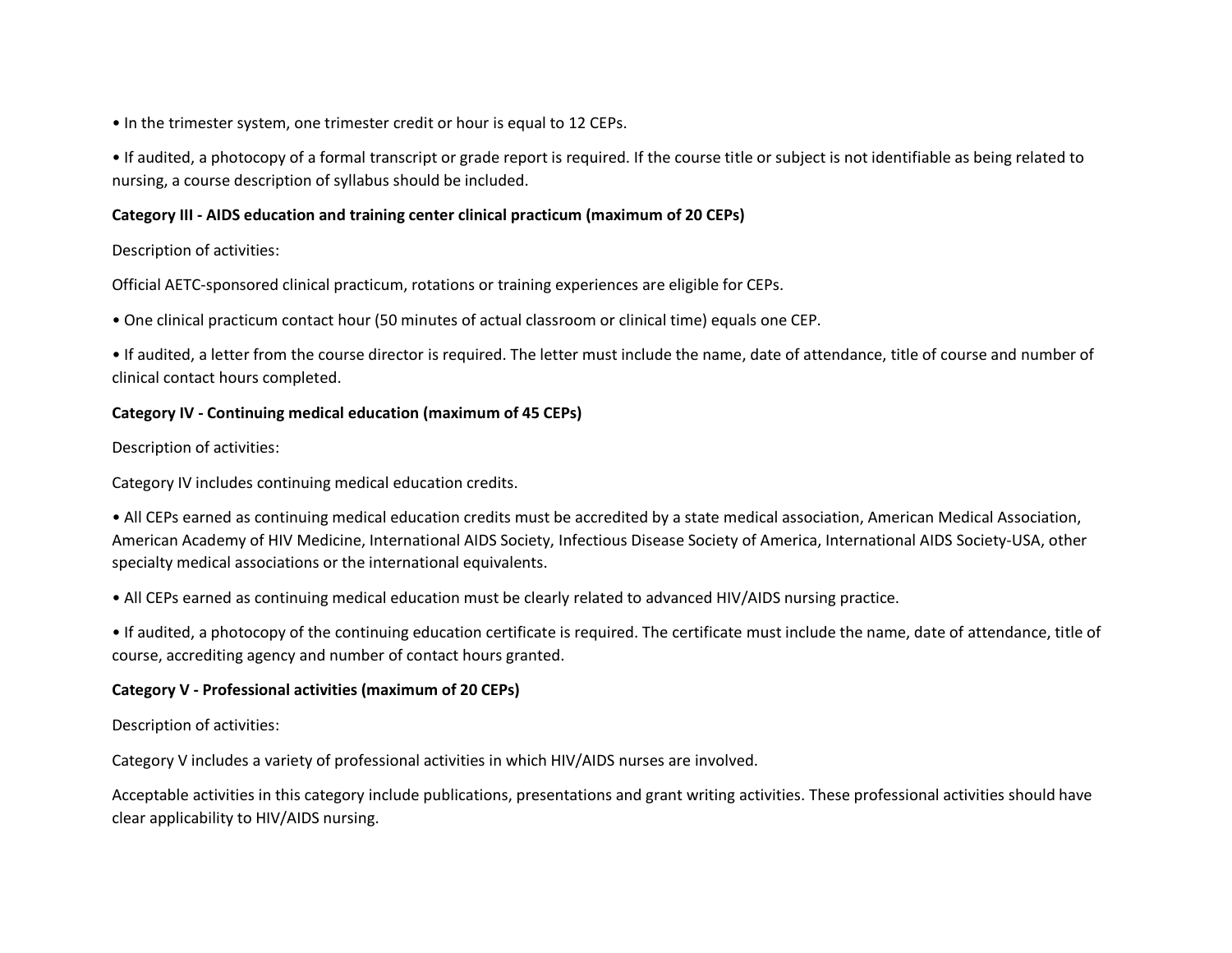Publications - A maximum of 15 CEPs can be earned in publications.

Publications include professional nursing articles or chapters where the AACRN was author, co-author or editor. The article or chapter must be published in a professional nursing journal or textbook.

CEPs for joint authorship are determined by dividing the number of CEPs to be awarded by the number of authors.

Examples of activities and assigned CEPs related to publications include:

- HIV/ADS related editorial in a journal–two CEPs
- Original HIV/AIDS related research article–five CEPs
- HIV/AIDS textbook editor–10 CEPs
- Chapter author in an HIV/AIDS textbook–five CEPs
- Author of HIV/AIDS textbook–10 CEPs
- HIV/AIDS related journal article–five CEPs

• If audited, a copy of the journal article or textbook chapter, along with the title page and table of contents of the journal or book, are required. Publisher's notice of acceptance should be submitted if CEPs are to be granted before publication.

Presentations - A maximum of 15 CEPs will be granted for professional presentations.

Presentations include professional nursing presentations where the AACRN delivered content to nurses, other health care professionals or the public about topics specifically related to HIV/AIDS.

- Presentations must be delivered within the context of teaching/learning.
- A presentation includes an in-service, seminar, lecture, or conference.
- CEPs for joint presentations are determined by dividing the number of CEPs to be awarded by the number of presenters.
- If audited, evidence of participation must be submitted. These include brochures, program announcements, or written statements from sponsors or program planners. A presentation outline must also be included.
- An example of an activity and CEPs assigned for presentations is a 50-minute HIV/AIDS presentation or lecture (two CEPs).